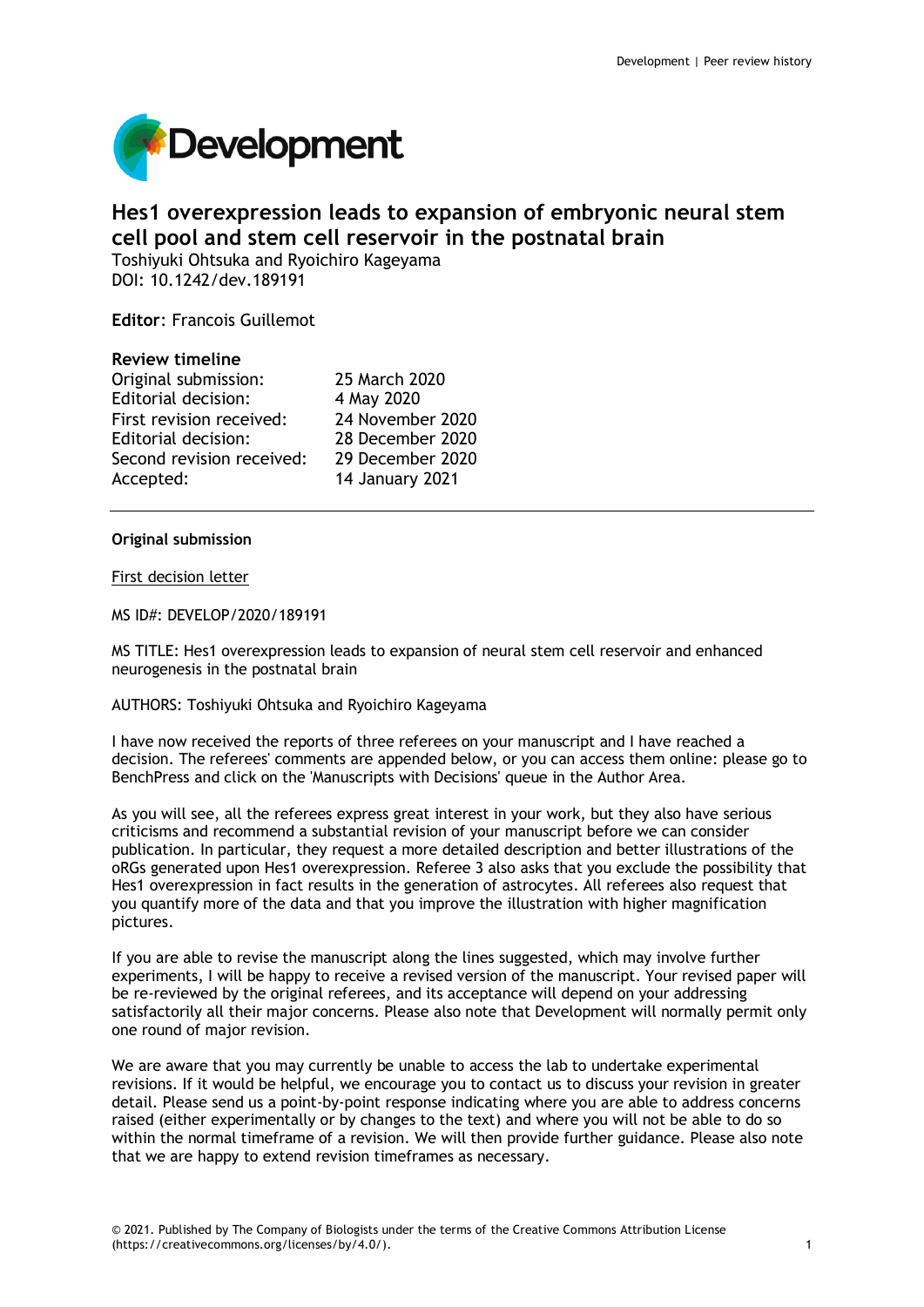Please attend to all of the reviewers' comments and ensure that you clearly highlight all changes made in the revised manuscript. Please avoid using 'Tracked changes' in Word files as these are lost in PDF conversion. I should be grateful if you would also provide a point-by-point response detailing how you have dealt with the points raised by the reviewers in the 'Response to Reviewers' box. If you do not agree with any of their criticisms or suggestions please explain clearly why this is so.

# Reviewer 1

# *Advance summary and potential significance to field*

Ohtsuka et al explore the relationship between Hes1 overexpression and cell populations within the embryonic and young adult mouse brain, namely: neural stem cells intermediate progenitors, astrocytes, basal radial glia cells, etc. The major findings indicate that forced expression of the Notch effector Hes1 during development maintains the stem cell pool at the expense of intermediate progenitors and neurons.

These observations are interesting but I'm afraid of limited advance relative to what described elsewhere (e.g. Ishibashi et al., 1994; Ohtsuka et al., 1999, 2001, etc).

Mechanistically, the authors show downregulation of Ngn2 and Ccnd1 to explain those phenotypes. Unfortunately, neither these are completely novel as the authors themselves already showed similar results (Shimojo et al., 2008).

Perhaps more novel, this manuscript suggests that basal radial glia (bRG) increase upon Hes1 overexpression. This cell type is evolutionary relevant due to its role in cortical expansion and gyrencephaly. Nevertheless, the functional aspects and/or mechanism behind this observation are poorly explored and even the description of bRG is substandard (i.e. lack of quantitative data) and when identifying the key distinctive feature of these cells (a basal but not apical process) the whole claim turns to be based on one single cell shown, at low resolution, in Supp Fig 6.

More in general, the whole manuscript reads mainly qualitative, with pictures of brains at extremely low magnification and lacking proper quantification or details to support key claims (eg. Fig. 2, 3, 5, 6D, S3, S4B, S5, S6A). As presented, the work does not seem ready for publication at a visible level.

Further aspects for consideration are the following:

I am not convinced about claims on proliferation and Ccnd1 expression: i) the two citations reported about this point (Baek and Shimojo) come to opposite conclusions about the effect of Hes1, ii) quantification of expression of this (and other) markers would require qRT-PCR and specifically after sorting the relevant cell type of the cortex and finally iii) cell cycle markers like Ccnd1 are G1-specific, meaning that a shorter G1 (i.e. faster cell cycle promoting proliferation) may result in a reduction of the proportion of cells expressing them and, hence, a seeming reduction in total expression levels, not necessarily implying reduced proliferation. For making claims on proliferation, the authors should directly measure proliferation, that is cell cycle length.

Under phsyological conditions, Pax6 is not expressed in the ganglionic eminences (Englund et al., 2005), but Hes1 overexpression triggers Pax6 in these areas (Fig. 2A). Authors could dissect or discuss this.

At P0, there are rosette-like structures at the VZ in the Tg mice (Fig. 2D, and 7D) that were not analyzed or discussed.

Thickness quantification is provided for E15 brain slices (fig. 1E), but is lacking for other stages. Judging from Figs. 2A and 4D (P0 and P14, respectively) the total cortical thickness is comparable between Tg and WT animals, and this aspect is not discussed by the authors.

Panel 4I should be placed in a later figure, after bRG and astrocytes results have been presented.

In Fig. 5B, contrarily to other images and analysis, these images are from the medial cortex (not the dorso-lateral cortex). The rationale for this is not explained.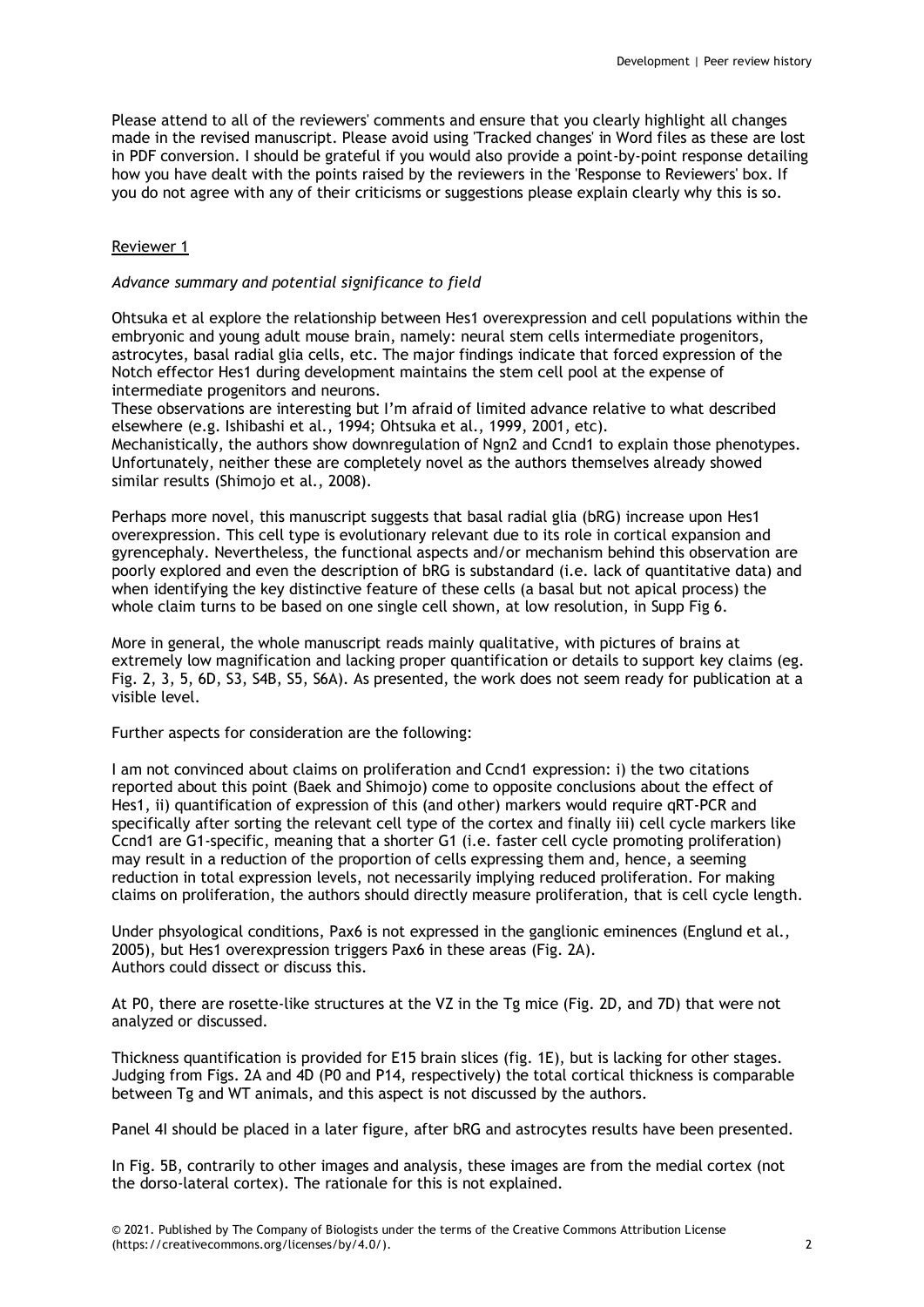Also, in this figure cells are scattered throughout the cortex, contrarily to fig 2B (P7 panel), in which tansgenic cells localize mainly close to the VZ.

In order to truly appreciate author's claims (double positive cells) better resolution in high power images (40x) would be required; for example in: 6B-D, 7A-D.

Fig. 6 should be combined with Fig. 2. Otherwise it is difficult for the reader to go back and forth with the different progenitor types populations (Pax6+, Tbr2+, etc)

Authors claim there is Hes1 attenuation after Dox removal. But is there actually a difference in Hes1 expression 3d after Dox removal? Judging from Fig. 7A it does not seem to be the case. Quantification of this aspect can support their claims.

In Fig 7D there is BrdU signal in midbrain areas of the Tg mice image. I wonder if this represents reliable immunolabeling or perhaps some background artifact.

Fig S2B shows Tbr2 signal lining the ventricular border, even for WT animals (E15.5) which does not correspond with the typical Tbr2 localization. In our hands, Tbr2 immunolabeling requires antigen retrieval before antibody incubation.

Fig S6C. The DAPI signal suggests this is not E17.5 dorso-lateral cortex (could be medial cortex?). Also, the pointed cell rather than a bRG cell, it looks like an apical RG as an apical extesion can be observed.

Authors point that Hes1 overexpression inhibits both differentiation and proliferation simultaneously. Nevertheless they show more Pax6+ cells at the VZ in the Tg mice compared to WT animals. These inconsistencies are not explained.

The Discussion section seems rather shallow, and repeats some aspects of the Results section. It lacks contrasting evidence nor challenges the current ideas in the field.

Some claims lack examination, for example: "As NSCs underwent symmetric proliferative divisions, the VZ extended tangentially, and the ventricular surface and ventricles were expanded."

Also: "We thus administered Dox from E9.5 and withdrew it at various embryonic stages such as E11.5, E13.5, and E15.5."; which is not shown in the results section. Additionaly, authors did not test regeneration (damage/insult induced neurogesis), as suggested in the last subtittle; rather they evaluated neurogenesis in young adults.

Sentences like the last one on page 16 are too long and confusing.

## *Comments for the author*

included above in Comments for the authors

## Reviewer 2

## *Advance summary and potential significance to field*

This study addresses what are the consequences on cerebral cortex development of sustaining high Hes1 expression levels, here achieved by using an inducible transgenic mouse line. The authors report that the size of the telencephalon is smaller in transgenic postnatal animals, and then investigate the underlying developmental causes. They find that neuron production is reduced and the cortical plate is thinner, while the VZ is thicker and the abundance of Pax6+ RGCs is increased, a phenotype sustained from mid-corticogensis to the neonate.

They find that this correlates with decreased levels of the proneural transcription factor Neurogenin 2. In-depth analysis of this phenotype reveals a reduced proliferation of VZ progenitors linked to reduced levels of the cell cycle protein Ccnd1. Analysis of neuronal fate in postnatal animals reveals that early neurogenesis (at E13.5) is normal, but later neurogenesis is significantly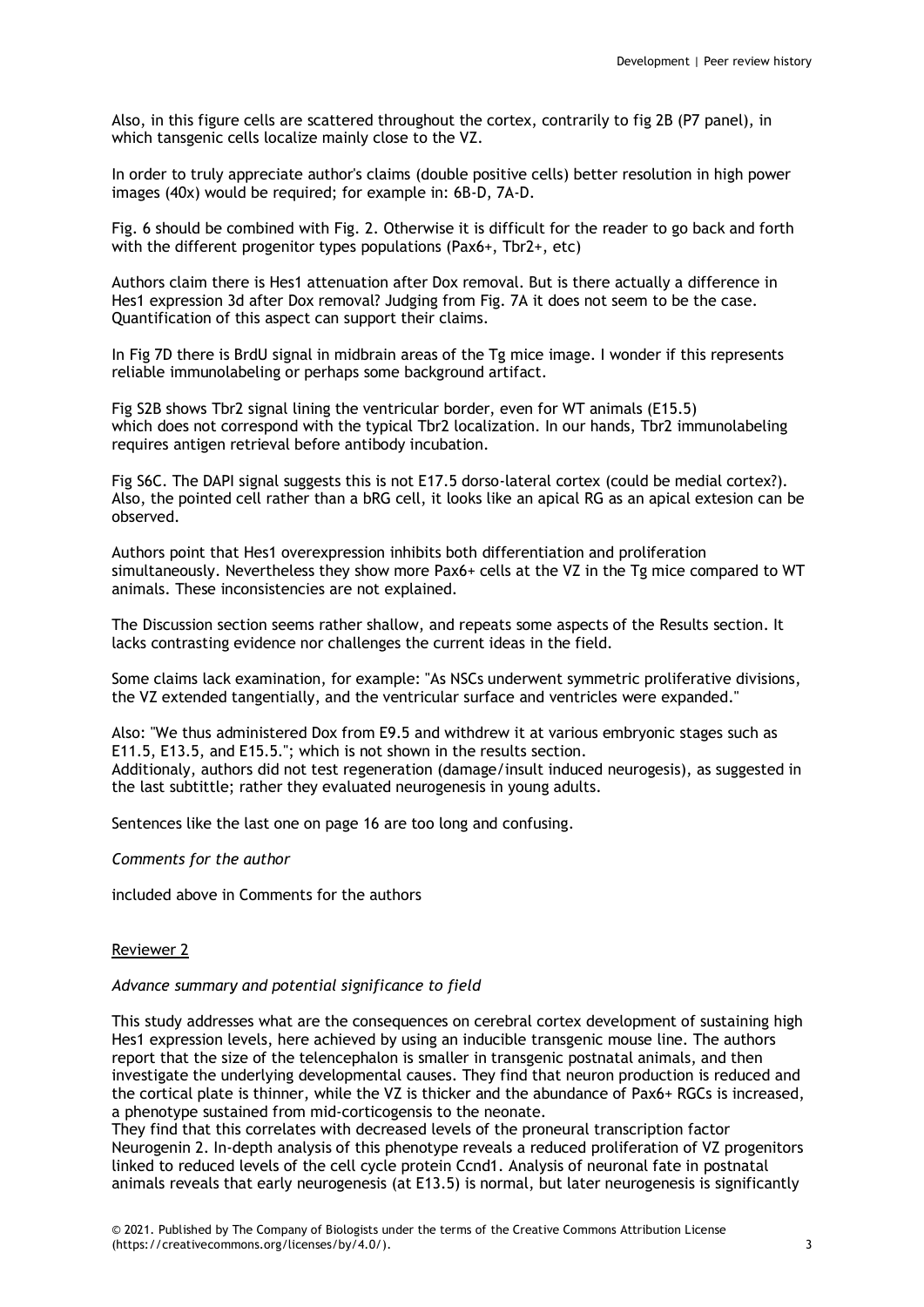delayed, going on well into birth, while gliogenesis is anticipated in transgenic animals, in a cell non-autonomous manner. The authors also report that in Tg embryos Tbr2+ IPCs are decreased while proliferation in the SVZ is increased (contrary to the VZ), essentially due to increased abundance and proliferation of Pax6+ basal Radial Glia Cells in these embryos. Finally, the authors perform BrdU labeling analyses in the adult brain of Tg animals which provide evidence that the pool of adult neural stem cells is expanded in Tg brains, and adult neurogenesis is enhanced by attenuation of Hes1.

## *Comments for the author*

The study is nicely planned and performed, analyses are appropriate for the goals aimed at, and the conclusions are in general well supported by the results, so I am overall supportive of this study. Unfortunately, overexpression experiments are always difficult to interpret in the context of physiological conditions, and the authors neither provide a quantitative estimate of the increase in Hes1 levels across developmental stages, nor frame this overexpression situation in other physiological contexts (i.e., brain development in other species with higher endogenous Hes1 expression). At a more specific level, I believe that addressing the concerns that follow would significantly improve the quality and value of this study.

# Major points:

1- The title only refers to postnatal neurogenesis, whereas most of the study is focused on embryonic development and neurogenesis. This must be corrected.

2- The authors find that overexpression of Hes1 in the embryonic cortex increases dramatically the number of Pax6+ cells in VZ (radial glia cells), but the abundance of their (apical) mitoses and expression of Ki67 are greatly diminished (although quantifications are required). The two results seem contradictory, or only make sense if Hes1 OE changes both the proliferation rate of RGCs and their fate decision. Even in this case, the change in cellular lineage needs to be dramatic enough to compensate for the low proliferation rate and still result in increased abundance of Pax6+ cells. Can the authors rule out these possibilities? Is it possible to perform clonal lineage analysis even at just one age of choice, to demonstrate this scenario? This type of experiment would also complement the analyses of Tbr2+ vs Pax6+ cell abundance (Figure 6).

3- Regarding the loss of proliferative activity in Tg embryos, this is very clear and dramatic for apical progenitors, but then the authors also show that this is accompanied by an increase in basal or SVZ proliferation (increased PH3 and pVim in SVZ; Figure 6C). Related to my previous comment, this phenotype seems contrary to increased self-renewal of VZ cells and loss of proliferation (Figure 3). How is this explained?

4- In the analysis of gliogenesis, the abundance of GFAP+ cells is greatly increased in Tg animals compared to WT, but these are not GFP+. Why not? What is the interpretation of this result?

5- Figure S6C – The image needs to be at higher magnification because one cannot really verify the detailed morphology of the cell indicated as bRGC. In fact this one cell indicated as example of bRGCs has the cell body located within the VZ (albeit on its basal side), not in the SVZ. A more appropriate example must be presented, with the cell soma clearly in the SVZ, and a full 3D reconstruction demonstrating the presence of a basal process and absence of apical process. Alternatively, or complementarily, the authors could show an example of a mCherry+ cell with the soma in SVZ and displaying a pVim+ basal process. On this respect, the images shown in Figure 6C and 6D are of insufficient magnification to illustrate co-labeling of pVim and Pax6 or PH3.

## Minor concerns:

1- For all quantifications in general, it would be better to show the individual data points, in addition to mean and SEM. This provides a more accurate representation of the datasets and their variance.

2- Figure 1E – This very nice quantification must be accompanied by close-up images from WT and Tg embryos illustrative of these differences in thickness across the different layers of the developing cortex.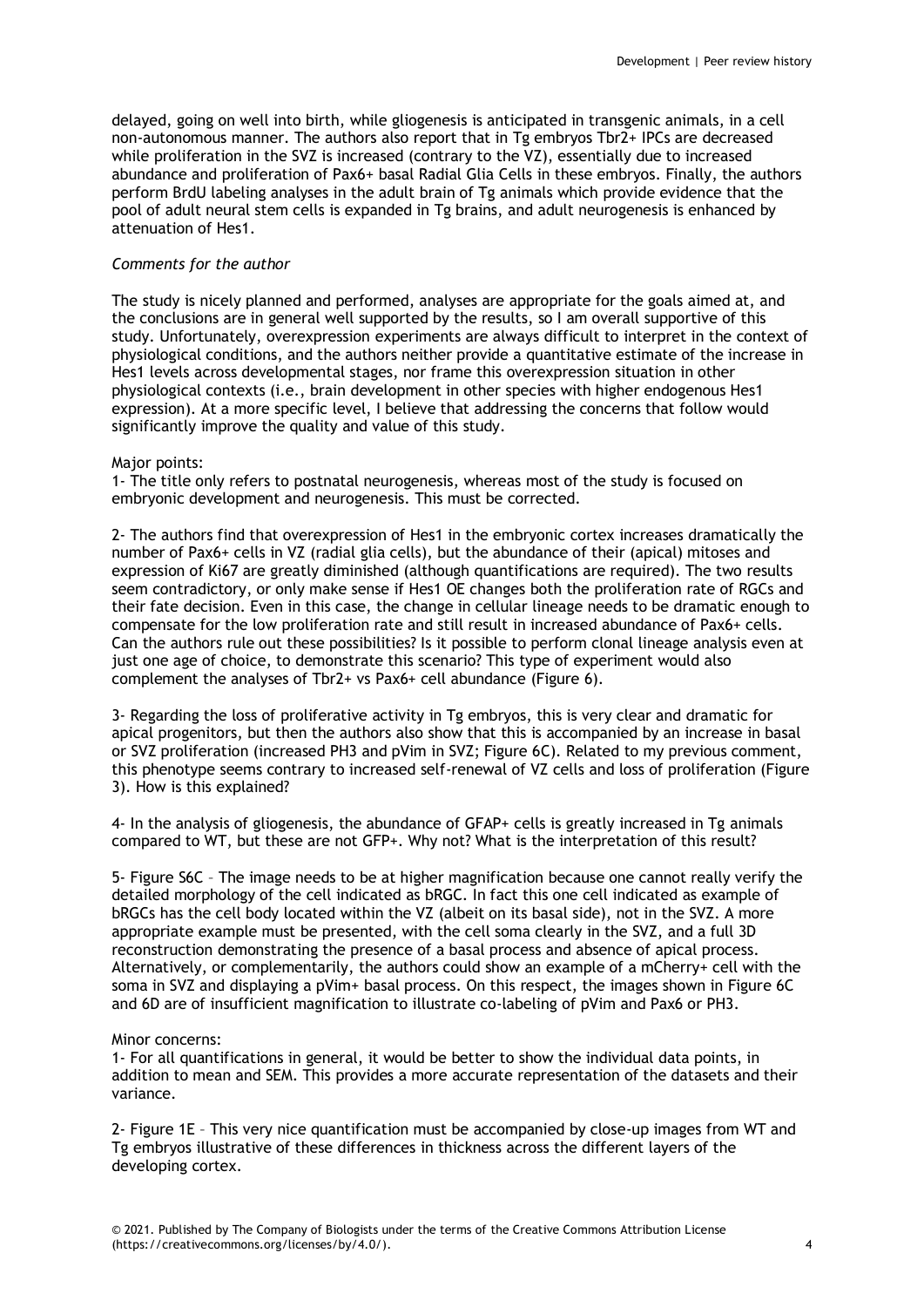3- Figure 2 – The images show that the thickness and length of VZ is clearly greater in Tg than WT embryos starting at E15.5. Quantifications of this evident overabundance of Pax6+ progenitor cells, and of VZ surface expansion, should be provided.

4- Figure 3B – The results observed on abundance of BrdU+, PH3+ and Ki67+ cells must be quantified, even if they appear obvious in the examples presented in this figure. PH3+ cells are difficult to see in the red channel, the authors should find a better color or color combination to make this much more visible.

5- Figure 6A – It is undefined how the authors identified the borders of SVZ for these quantifications. This should be included in Methods and indicated in the illustrative images. Larger, or higher magnification images, would very much help the reader to appreciate the differences in cell abundance and distribution.

6- Figure 6B – PH3 stains are not really visible in the merged images. For E15.5 this should be presented alone, as is already for E17.5. Co-localization should be demonstrated in higher magnification images, as it is not possible to see in the current images.

7- Figure S2 – it would be much better for the readership if the authors showed high magnifications of the double stains, demonstrating presence or absence of co-localization between BrdU and Pax6 / Tbr2.

8- Figure S3 – the red signal showing Casp3 staining is barely visible. This would much improve by showing the Casp3 stain alone in black-and-white, and next merged with the other channels.

9 Figure S4A – the picture of Tbr1 stain in Tg at E11.5 should be replaced because it appears to have background signal in the VZ, which is not visible in the WT embryo.

# Reviewer 3

## *Advance summary and potential significance to field*

This is a very interesting paper describing the effects of Hes1 overexpression (using tet-On) on neocortex development and postnatal neurogenesis in the SVZ. The most important conclusion (although it may not be correct) is that the transgenic animals have increased bRG-like cells late in embryonic development (E17.5). Other points of significance are that Hes1 suppresses mitotic activity, increases the NSC pool in embryonic and postnatal mice, and alters the relation between cell birthday and fate. The data quality is very high, the experiments and methods are welldesigned and executed, the paper is well-written, and the figures are clearly presented. Despite all these positive aspects, there are a few areas where the authors have not addressed interesting features of their data, or most importantly, did not consider an alternative hypothesis: that the presumed bRG cells in E17.5 cortex are in fact astrocyte precursors, rather than bRG capable of neurogenesis. As detailed in the concerns below, the bRG cells do not seem to express any neurogenic TFs, nor are they shown to generate neurons, or cells that express neurogenic TFs. The assumption that E17.5 is exclusively devoted to neurogenesis must be questioned in these transgenic mice since upper layer neurogenesis begins prematurely and astrocyte genesis begins early as well. These and other concerns are enumerated below.

## *Comments for the author*

## Major:

1. Fig. 1E demonstrates markedly decreased thickness of SVZ/IZ/CP of E15.5 Tg mice. Cortical surface area is equally interesting and relevant, and should also be measured at E15.5 (at least), and possibly additional ages (e.g. using data from Fig. 2A).

2. Fig. 2C (and Fig. S3, E13.5) show "salt-and-pepper" pattern of Hes1 expression in Tg mice; this does not match Nestin expression (which is not divided into radial columns) as seen in AIBS (E13.5) or Genepaint (E14.5) databases. Is Hes1 shut off in some cells by lateral inhibition, despite transgene expression?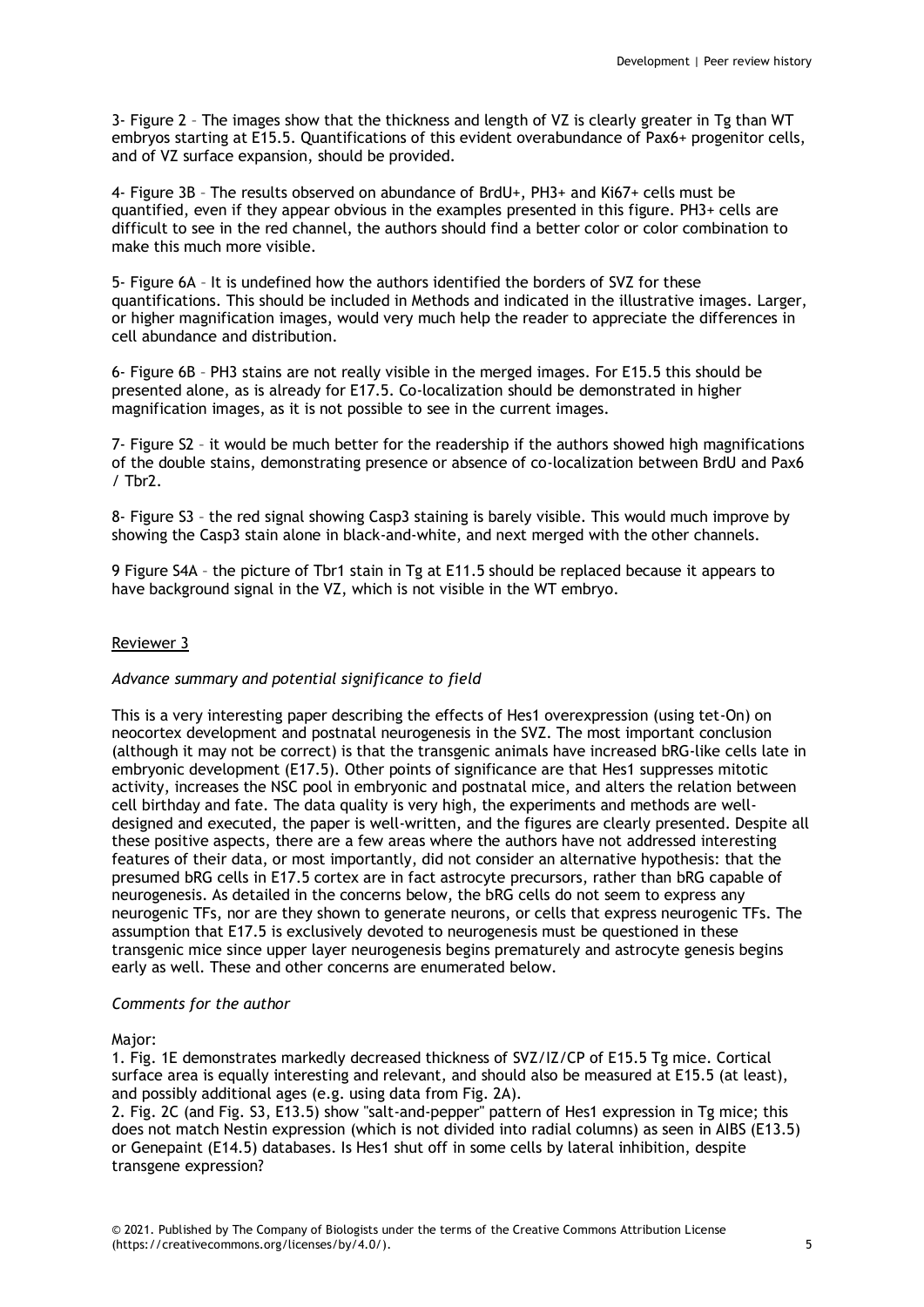3. Results state: "the onset of generation of early-born neurons (Tbr1+ layer VI neurons and Ctip2+ layer V neurons) was roughly comparable in Tg and WT mice (Fig. S4A)." But also, importantly, Fig. S4A shows ectopic expression of Tbr1 in VZ of Tg mice. This points to disorganization of the VZ, an important effect that may correlate with salt-and-pepper Hes1; does Tbr1/GFP double IHC on E11.5 show complementary expression of these two markers in VZ?

4. Results p. 9 has the heading: "Generation of superficial layer neurons was decelerated and prolonged" but this is opposite to the previous sentence that "switching from deep to superficial layer neurogenesis occurred earlier in the Tg cortex compared to that in the WT cortex (Fig. 4C)." This suggests an accelerated switch and should not be described as decelerated.

5. Concerning the prolongation of UL neurogenesis in E17.5 Tg: the authors assume that it is "(mostly neurons generated at these stages)" but do not test the (very possible) alternative that there is a premature shift at E17.5 to astrocyte genesis, similar to the premature shift to UL neurogenesis, and also exactly as suggested by the very next section. This very important point should be tested by double labeling for BrdU-E17.5/GFAP colocalization on P14 or later. A quantitative study of BrdU+/Cux+ and BrdU+/GFAP+ cells should be done comparing WT and Tg. 6. Results p. 11: The properties of bRG cells are summarized: "bRGCs manifest similar characteristics to those of aRGCs; they are positive for Hes1, Pax6, and Sox2 but negative for Tbr2." In addition, it is very important that what sets bRG cells apart from classic astrocyte precursors (which also contact the basal surface) is that bRGs generate neurons, generally via IPCs (Tbr2+). The authors do not show that the putative bRG cells in Tg mice generate neurons or IPCs. Indeed, the decrease of Neurog2+ cells and Tbr2+ IPCs, and their absence from the IZ, indicate that the cells do not generate neurons. Importantly, neuronal differenttiation is driven by Neurog2, which in turn activates Tbr2 expression, and both TFs would be expected in a neurogenic zone. These observations further support the alternative hypothesis, that these supposed bRGs are actually astrocyte precursors.

7. Results p. 11: It is suggested that pVim is "a specific marker of RGCs in the M phase" but pVim is also expressed by IPCs in M-phase (Englund et al., J. Neurosci., 2005). It would be better to say pVim is a marker of M-phase.

8. Was the presence of increased NSCs confirmed in the postnatal and adult hippocampus? Perhaps the authors wish to report hippocampal abnormalities in a separate paper, but since it is an obvious question, at least some mention would be appropriate here, if only to indicate confirmation and that details will be reported separately.

9. Discussion: The authors refer to "the smooth brain surface of primitive mammals, such as rodents (lissencephalic)." This is an oversimplification. Some rodents, such as capybara, have a gyrencephalic brain; some primates, such as marmoset, are essentially lissencephalic. Even some non-placental mammals are gyrencephalic. There is no evidence of "evolution from lissencephalic to gyrencephalic mammals" and indeed early mammals may have been gyrencephalic. Also, this is not a dichotomy, but there is a continuous variation of gyrencephaly. "Primitive" and "rodents" are not useful here.

10. Is ventricle size still increased on P31 in Tg mice, as suggested by Fig. 7?

11. Discussion should address the question: How do we understand how both Hes1 KO and Hes1 overexpression cause premature genesis of neurons, especially upper layers? Would the authors care to speculate on what is downstream of Hes1 in the relation between cell birthday and DL, UL, and astrocyte fates?

Minor:

1. Introduction: neural tube is not a 'monolayer" but is pseudostratified 2. Introduction: states that "generation of later-born neurons (superficial layer neurons) was decelerated and prolonged" but results show accelerated shift to genesis of UL neurons (Fig. 4C); the statement should be changed to be clearer about this effect.

3. Results p. 7: phrase " Tbr2, a marker of IPCs in the SVZ" should be changed; Tbr2+ IPCs are located in both VZ and SVZ, as shown in many papers (e.g., Englund et al., J. Neurosci., 2005; Kowalczyk et al.,

Cerebral Cortex, 2009).

4. Fig. 4I: spelling error in figure "astorocytes."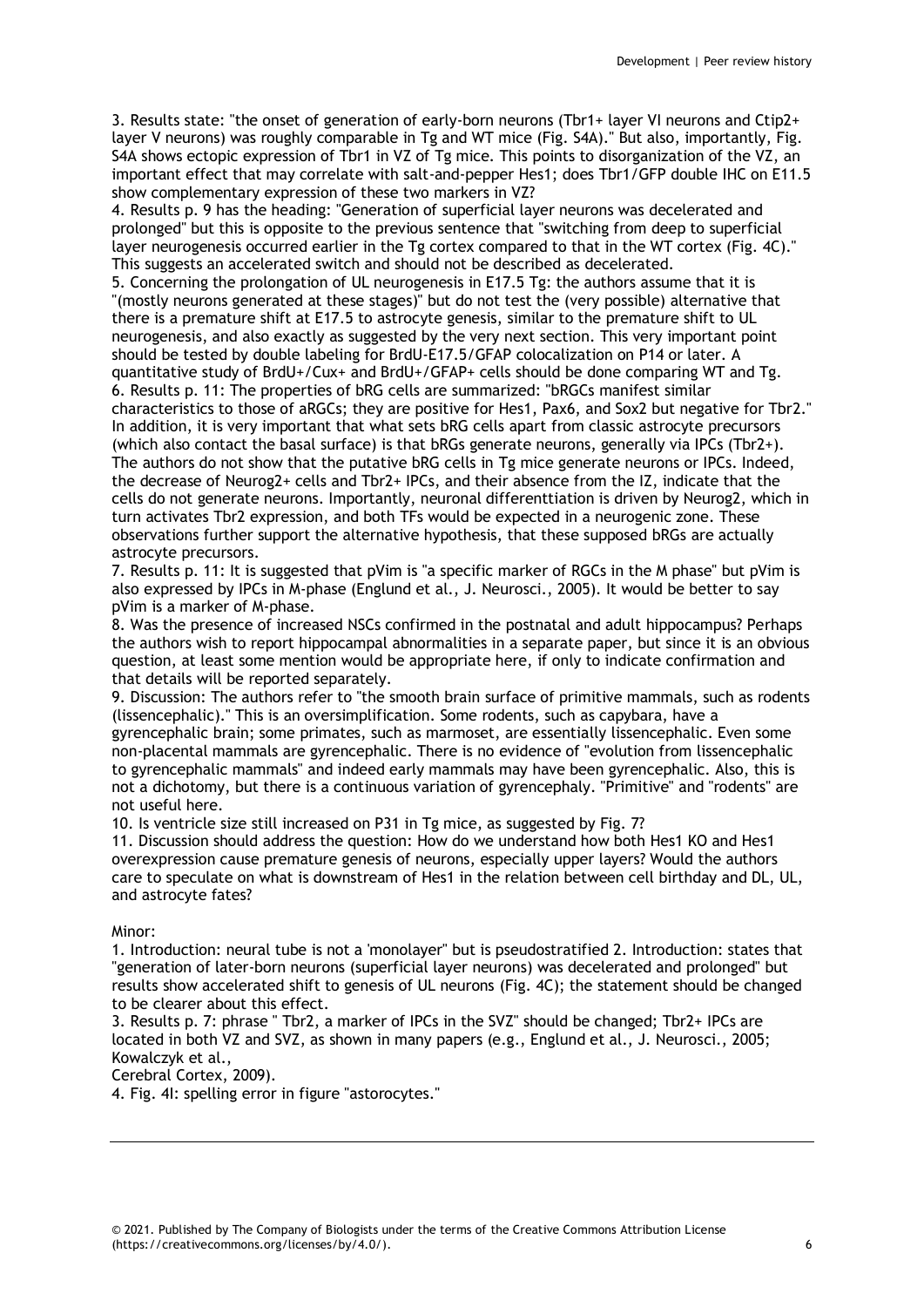# **First revision**

#### Author response to reviewers' comments

MS ID#: DEVELOP/2020/189191 MS TITLE: Hes1 overexpression leads to expansion of neural stem cell reservoir and enhanced neurogenesis in the postnatal brain AUTHORS: Toshiyuki Ohtsuka and Ryoichiro Kageyama

We would like to thank the reviewers for their scrupulous review and the constructive comments. According to the reviewer's critique and suggestions, we have performed some additional experiments and added modifications in the manuscript.

Here, we tried to address all the issues and eliminate the uncertainties raised by the reviewers one by one on separate pages. We hope you will find that we have answered all the comments and incorporated the modifications into the revised manuscript.

## To Reviewer 1:

More in general, the whole manuscript reads mainly qualitative, with pictures of brains at extremely low magnification and lacking proper quantification or details to support key claims (eg. Fig. 2, 3, 5, 6D, S3, S4B, S5, S6A). As presented, the work does not seem ready for publication at a visible level.)

We provided higher magnification images and added quantification results in Fig. 2, 3, 5, 6, and Fig. S6.

1) I am not convinced about claims on proliferation and Ccnd1 expression: i) the two citations reported about this point (Baek and Shimojo) come to opposite conclusions about the effect of Hes1, ii) quantification of expression of this (and other) markers would require qRT-PCR and specifically after sorting the relevant cell type of the cortex and finally iii) cell cycle markers like Ccnd1 are G1-specific, meaning that a shorter G1 (i.e. faster cell cycle promoting proliferation) may result in a reduction of the proportion of cells expressing them and, hence, a seeming reduction in total expression levels, not necessarily implying reduced proliferation. For making claims on proliferation, the authors should directly measure proliferation, that is cell cycle length.

i) It was revealed from other studies (Baek et al. and Shimojo et al. etc.) that high levels of Hes1 expression suppress cell proliferation, but low levels of Hes1 expression (due to oscillating expression) promote/support cell proliferation.

ii) Although we have the pHes1-d2EGFP Tg mice in which embryonic NSCs are visualized and can be isolated by FACS, but GFP is also expressed under the Nestin promoter in this Hes1 overexpressing Tg mice, and in addition, Hes1 overexpression could affect the Hes1 promoter activity; that makes it difficult to isolate the relevant cell type from WT and Hes1-OE brain. Instead, we counted the number of Ccnd1<sup>+</sup> cells in the radial column of constant width (200um) and provided the data in Fig. 3F, and further we performed RT-PCR for Ccnd1 by using RNAs prepared from the neocortical regions of WT vs Tg mice, and provided the data in Fig. 3G. iii) We think that the data of BrdU incorporation experiments and immunostaining of pH3 and Ki67 (Fig. 3A-C) provide a sufficient evidence that indicates low proliferation rate of the VZ cells. In addition, we measured cell cycle length in Pax6<sup>+</sup> NSCs and provided the data in Fig. 3D.

2) Under physiological conditions, Pax6 is not expressed in the ganglionic eminences (Englund et al., 2005), but Hes1 overexpression triggers Pax6 in these areas (Fig. 2A). Authors could dissect or discuss this.

We added these sentences in the "Result and Discussion" section (page 7); "It seemed that Pax6 expression was enhanced in some of ventricular cells in the ganglionic eminences. It is possible that overexpression of Hes1 ectopically induced Pax6 expression in neural progenitors in the ventral telencephalon."

3) At P0, there are rosette-like structures at the VZ in the Tg mice (Fig. 2D, and 7D) that were not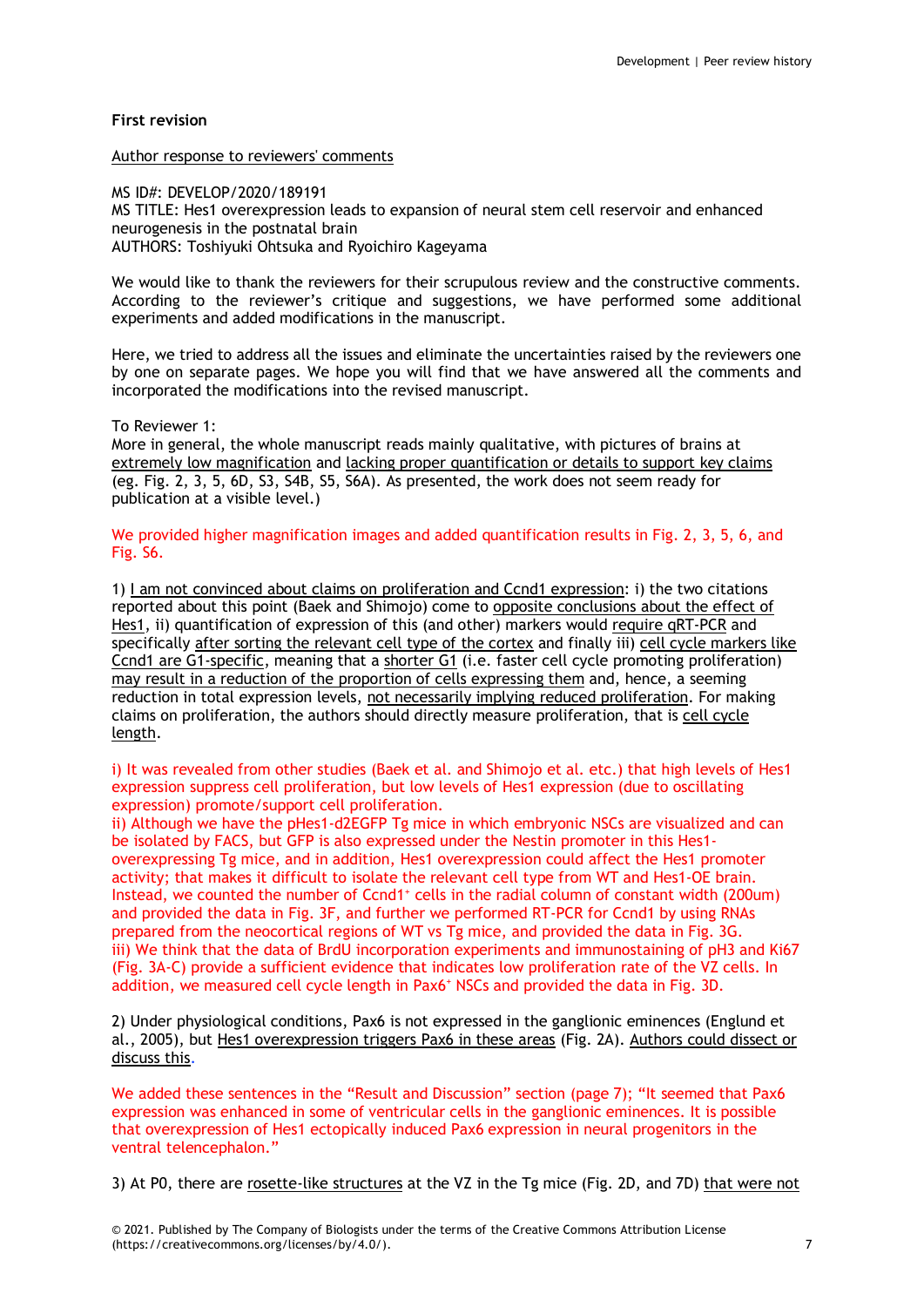# analyzed or discussed.

Rosette-like structures were sometimes observed when the phenotype was considerably severe, but this phenotype was not typical nor reproducible.

We added discussion about this phenotype (page 14); "Pax6<sup>+</sup> clusters sometimes exhibited rosette-like structures in the Tg brain as shown in Fig. 7D, probably due to the heterogeneous organization within the VZ/SVZ, although this phenotype was not typical nor reproducible."

4) Thickness quantification is provided for E15 brain slices (fig. 1E), but is lacking for other stages. Judging from Figs. 2A and 4D (P0 and P14, respectively) the total cortical thickness is comparable between Tg and WT animals, and this aspect is not discussed by the authors.

We provided the data of layer thickness at various embryonic stages in Fig. 2B. We added description that "the cortical thickness is generally thinner during embryonic stages but the difference became less after postnatal stages, probably because mice with severe phenotype could not survive and ones with mild phenotype only survived after postnatal stages" (page 10).

5) Panel 4I should be placed in a later figure, after bRG and astrocytes results have been presented.

## We moved Fig. 4I to Fig. 6G.

6) In Fig. 5B, contrarily to other images and analysis, these images are from the medial cortex (not the dorso-lateral cortex). The rationale for this is not explained. Also, in this figure cells are scattered throughout the cortex, contrarily to fig 2B (P7 panel), in which transgenic cells localize mainly close to the VZ.

We replaced the panels showing the medial cortex to those showing the dorso-lateral cortex. We provided a typical image in Fig.5B, although phenotypes of Tg mice were varied due to the difference in the amount of Doxycycline that was taken from drinking water.

7) In order to truly appreciate author's claims (double positive cells) better resolution in high power images (40x) would be required; for example in: 6B-D, 7A-D.

We provided figures of higher magnification in Fig. 6 A-D and higher magnification of merged images in Fig. 7 C,D.

8) Fig. 6 should be combined with Fig. 2. Otherwise it is difficult for the reader to go back and forth with the different progenitor types populations (Pax6+, Tbr2+, etc)

We think it is better to integrate all the data in one figure (in Fig. 6) to highlight the increase of bRG-like cells, because there would be too many panels if we combine Fig. 2 and Fig. 6.

9) Authors claim there is Hes1 attenuation after Dox removal. But is there actually a difference in Hes1 expression 3d after Dox removal? Judging from Fig. 7A it does not seem to be the case. Quantification of this aspect can support their claims.

We quantified Hes1 expression levels (in 500 um x 100 um rectangle strips including the SVZ lining the lateral ventricular surface) and compared them between 4w and 4w+3d after removal of Dox. We added the data in Fig. 7A.

10) In Fig 7D there is BrdU signal in midbrain areas of the Tg mice image. I wonder if this represents reliable immunolabeling or perhaps some background artifact.

BrdU signals were observed in the deep layers of neocortex, a part of medial telencephalon, and a part of dorsal diencephalon. High levels of BrdU signals mark all the cells that exited cell cycle (and differentiated mainly into neurons such as deep layer neurons) just after BrdU incorporation at E11.5.

11) Fig S2B shows Tbr2 signal lining the ventricular border, even for WT animals (E15.5) which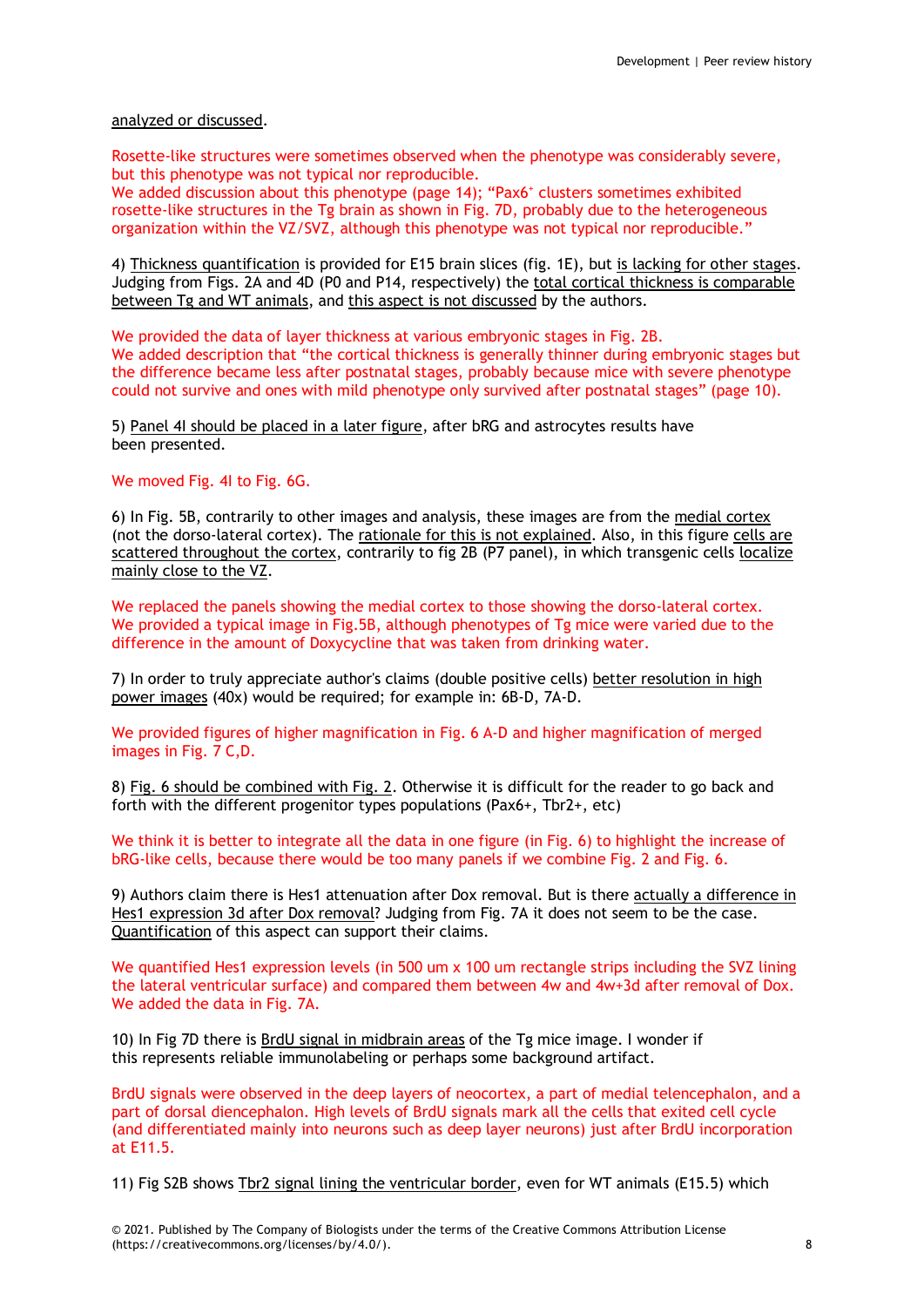does not correspond with the typical Tbr2 localization. In our hands, Tbr2 immunolabeling requires antigen retrieval before antibody incubation.

We always perform antigen retrieval before Tbr2 staining. We retried immunostaining and provided better figures in Fig. S2B.

12) Fig S6C. The DAPI signal suggests this is not E17.5 dorso-lateral cortex (could be medial cortex?). Also, the pointed cell rather than a bRG cell, it looks like an apical RG as an apical extension can be observed.

The image we provided in Fig. S6C is a coronal section of E17.5 dorso-lateral cortex. However, it was relatively caudal telencephalon, because it was easy to obtain better figures depicting fulllength of basal radial fibers in coronal sections.

Therefore, the cortical structure looked different (e.g. cortical wall and cortical layers were much thinner) compared to other figures, most of which were images of more rostral part of telencephalon.

It is very difficult to acquire full-length images of basal radial fibers, because they run long distance in the rostral telencephalon; further they run obliquely and are frequently winding and bending. Therefore, we could obtain clear images of full-length basal radial fibers only in the caudal telencephalon.

We provided additional images of typical bRG-like cells in Fig. 6 and Fig. S6, and a higher resolution image of mCherry+ cells with 3D reconstruction in Supplementary Movie 1 (Movie S1).

13) Authors point that Hes1 overexpression inhibits both differentiation and proliferation simultaneously. Nevertheless, they show more Pax6+ cells at the VZ in the Tg mice compared to WT animals. These inconsistencies are not explained.

Hes1 overexpression increased the number of Pax6+ NSCs by elongating the period of symmetric proliferative divisions due to inhibition of neuronal differentiation. It is likely that this increase of Pax6+ NSCs prevailed over the low proliferation rate.

We provided the data of symmetric vs asymmetric division mode of NSCs in Fig. 3E and added this discussion in the Discussion section (page 15).

14) The Discussion section seems rather shallow, and repeats some aspects of the Results section. It lacks contrasting evidence nor challenges the current ideas in the field.

We reduced the overlapping parts in the Discussion section, and added discussion regarding the challenges to the current ideas.

As contrasting evidence or challenges to the current ideas in the field,

# we added discussion regarding the generation mechanism of RGCs (page 16-17). # we discussed more about the new challenges to maintain adult neurogenesis by expanding neurogenic NSCs; that is a contrasting strategy to the conventional methods to compensate the declined neurogenesis by activating pre-existing quiescent NSCs (page 17-18). # we already discussed the mechanism regulating the origin of adult NSCs (slowly-dividing NSCs) with contrasting to previous reports (page 18).

15) Some claims lack examination, for example: "As NSCs underwent symmetric proliferative divisions, the VZ extended tangentially, and the ventricular surface and ventricles were expanded."

We performed BrdU incorporation experiments and estimated the proportion of symmetric proliferative divisions vs asymmetric neurogenic divisions. We confirmed that NSCs continued symmetric proliferative divisions in the Tg brain and provided the data in Fig. 3E.

16) Also: "We thus administered Dox from E9.5 and withdrew it at various embryonic stages such as E11.5, E13.5, and E15.5."; which is not shown in the results section. Additionally, authors did not test regeneration (damage/insult induced neurogenesis), as suggested in the last subtitle; rather they evaluated neurogenesis in young adults.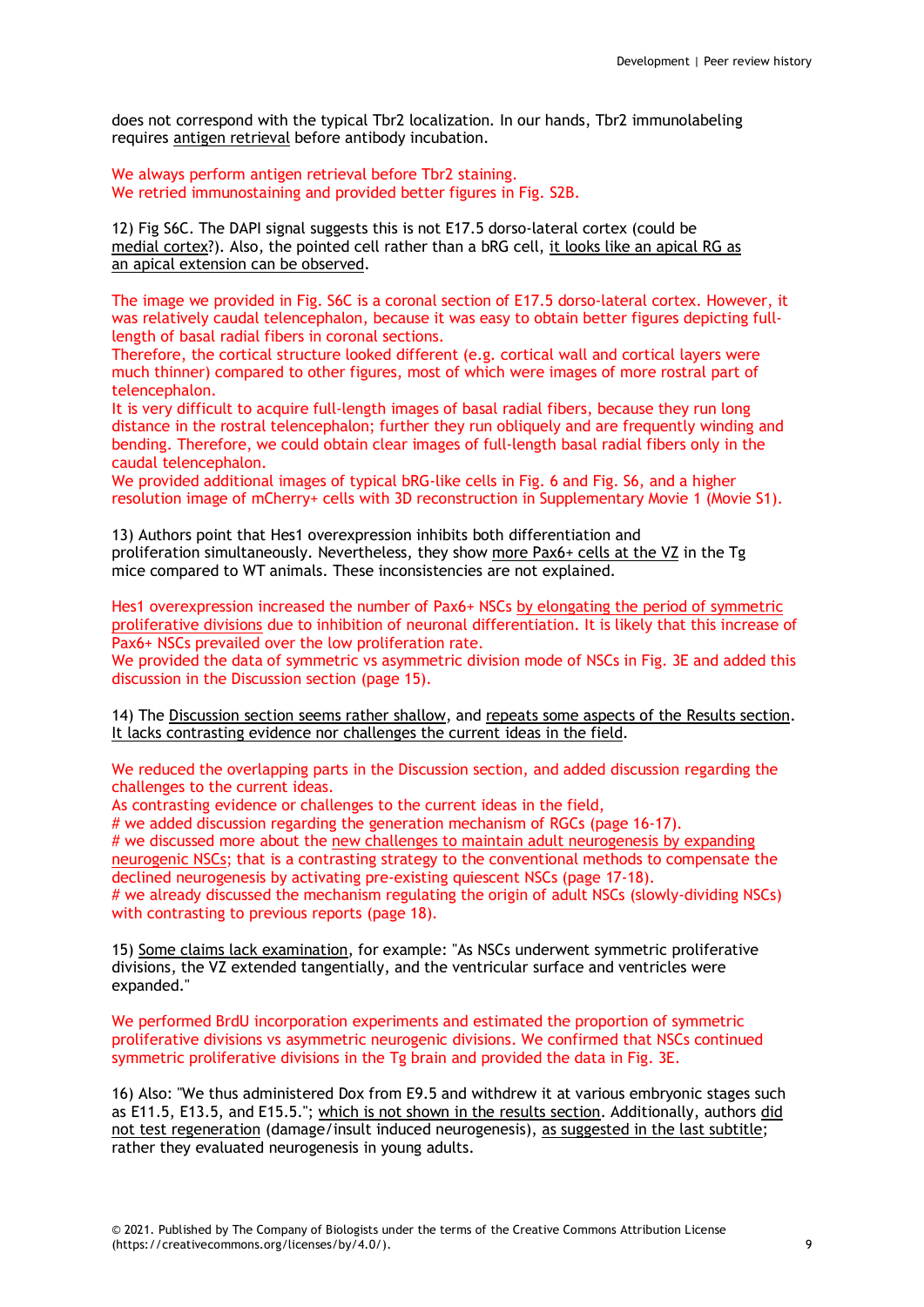We added a description; "However, we failed to observe larger brains in Tg mice, although the cortical wall became slightly thicker compared to that in Tg mice that received continuous Dox administration (data not shown)."

We modified the last subtitle in the Discussion section (page17); "Hes1 overexpression leads to expansion of the NSC reservoir and enhanced neurogenesis in the adult brain".

We actually tested the regeneration capacity by using a stab wound injury model, but we could not observe significant increase in neurogenesis in the injured adult cortex. And unfortunately, we could not investigate the adult neurogenesis in the dentate gyrus (hippocampus), because rtTA was not expressed in the pNestin-rtTA Tg mice. (We added this discussion in the Discussion section (page 18).) We would like to estimate the regeneration capacity with other measures as our future challenges.

17) Sentences like the last one on page 16 are too long and confusing.

We split the long sentence into two.

# To Reviewer 2:

the authors neither provide a quantitative estimate of the increase in Hes1 levels across developmental stages, nor frame this overexpression situation in other physiological contexts (i.e., brain development in other species with higher endogenous Hes1 expression.

We performed RT-PCR for Hes1 by using RNAs prepared from the neocortical regions of WT vs Tg mice at E15.5, and found that expression levels of Hes1 was markedly higher in the Tg brain than in the WT brain. The data was provided in Fig. 2C.

It is quite difficult to compare Hes1 expression levels in developing NSCs across species, because it is difficult to match the developmental stages across species and purely isolate NSCs from developing brains.

## Major points:

1- The title only refers to postnatal neurogenesis, whereas most of the study is focused on embryonic development and neurogenesis. This must be corrected.

## We changed the title to underscore the effect on embryonic neural development.

2- The authors find that overexpression of Hes1 in the embryonic cortex increases dramatically the number of Pax6+ cells in VZ (radial glia cells), but the abundance of their (apical) mitoses and expression of Ki67 are greatly diminished (although quantifications are required). The two results seem contradictory, or only make sense if Hes1 OE changes both the proliferation rate of RGCs and their fate decision. Even in this case, the change in cellular lineage needs to be dramatic enough to compensate for the low proliferation rate and still result in increased abundance of Pax6+ cells. Can the authors rule out these possibilities? Is it possible to perform clonal lineage analysis even at just one age of choice, to demonstrate this scenario? This type of experiment would also complement the analyses of Tbr2+ vs Pax6+ cell abundance (Figure 6).

We quantified the number of BrdU+, pH3+, and Ki67+ cells in Fig. 3A-C.

Hes1 overexpression increased the number of Pax6+ NSCs by elongating the period of symmetric proliferative divisions due to inhibition of neuronal differentiation. It is likely that this increase of Pax6+ NSCs prevailed over the low proliferation rate.

We added this discussion in the Discussion section (page 15).

We performed BrdU incorporation experiments and estimated the proportion of symmetric proliferative divisions vs asymmetric neurogenic divisions. We confirmed that NSCs continued symmetric proliferative divisions in the Tg brain and provided the data in Fig. 3E.

3- Regarding the loss of proliferative activity in Tg embryos, this is very clear and dramatic for apical progenitors, but then the authors also show that this is accompanied by an increase in basal or SVZ proliferation (increased PH3 and pVim in SVZ; Figure 6C). Related to my previous comment, this phenotype seems contrary to increased self-renewal of VZ cells and loss of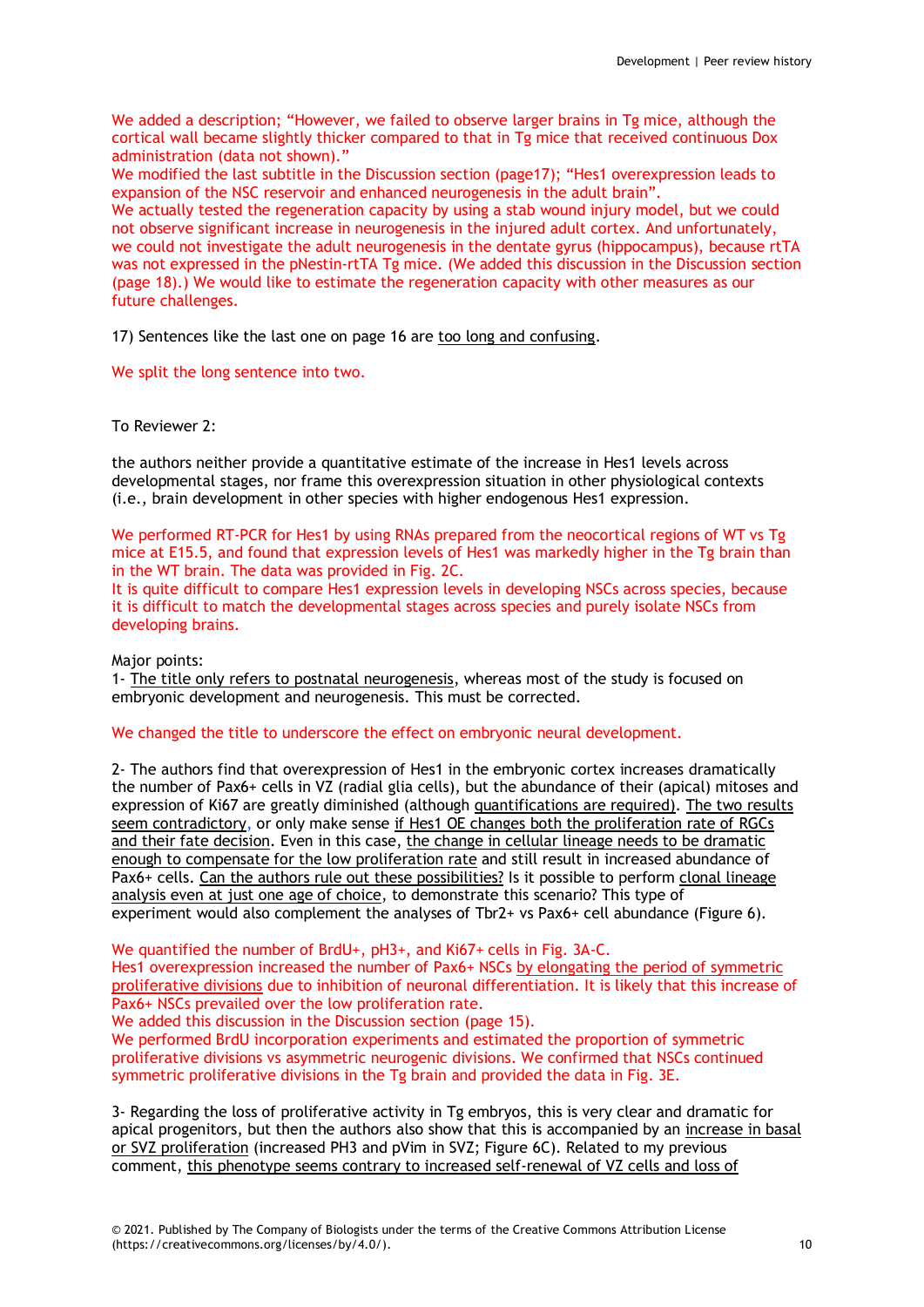# proliferation (Figure 3). How is this explained?

Increase in basal or SVZ proliferation (increased pH3+ and pVim+ cells in SVZ) was caused by increase in generation of bRG-like cells in the SVZ only at later embryonic stages. We did not estimate the proliferation rate of these bRG-like cells (Pax6+ cells) in the SVZ, because it is difficult to compare with that in the WT brain (there are only few Pax6+ cells in the SVZ), but instead we estimated the proliferation rate of Tbr2+ cells in the SVZ (already shown in Fig. S2D), indicating comparable proliferation rates in WT and Tg brains.

4- In the analysis of gliogenesis, the abundance of GFAP+ cells is greatly increased in Tg animals compared to WT, but these are not GFP+. Why not? What is the interpretation of this result?

We added an explanation in the Results section (page 11); "These results suggest that downregulation of Hes1 is necessary for terminal differentiation into mature (GFAP<sup>+</sup>) astrocytes, and that those GFP+; Pax6+ cells were immature astrocytes in which terminal differentiation/maturation was prevented. The ectopic distribution of immature astrocytes (Pax6<sup>+</sup>) might have enhanced the production of GFAP<sup>+</sup> astrocytes throughout the cortex."

5- Figure S6C – The image needs to be at higher magnification because one cannot really verify the detailed morphology of the cell indicated as bRGC. In fact, this one cell indicated as example of bRGCs has the cell body located within the VZ (albeit on its basal side), not in the SVZ. A more appropriate example must be presented, with the cell soma clearly in the SVZ, and a full 3D reconstruction demonstrating the presence of a basal process and absence of apical process. Alternatively, or complementarily, the authors could show an example of a mCherry+ cell with the soma in SVZ and displaying a pVim+ basal process. On this respect, the images shown in Figure 6C and 6D are of insufficient magnification to illustrate co-labeling of pVim and Pax6 or PH3.

We provided higher magnification images of mCherry+ cells in Fig. 6 and Fig. S6, and a 3D reconstruction image in Supplementary Movie 1 (Movie S1). pVim is a nuclear marker and is absent in radial fibers.

Minor concerns:

1- For all quantifications in general, it would be better to show the individual data points, in addition to mean and SEM. This provides a more accurate representation of the datasets and their variance.

We tried to make graphs with individual data points, but we think that it is better to show most of our data in conventional bar graphs, because the number of each samples (mice) were not so many in most of our analyses.

2- Figure 1E – This very nice quantification must be accompanied by close-up images from WT and Tg embryos illustrative of these differences in thickness across the different layers of the developing cortex.

We provided higher magnification images in Fig. 1E.

3- Figure 2 – The images show that the thickness and length of VZ is clearly greater in Tg than WT embryos starting at E15.5. Quantifications of this evident overabundance of Pax6+ progenitor cells, and of VZ surface expansion, should be provided.

We quantified the thickness of layers, number of Pax6+ cells, length of ventricular surface, and length of cortical surface on coronal sections, and provided the data in Fig. 2B.

4- Figure 3B – The results observed on abundance of BrdU+, PH3+ and Ki67+ cells must be quantified, even if they appear obvious in the examples presented in this figure. PH3+ cells are difficult to see in the red channel, the authors should find a better color or color combination to make this much more visible.

We quantified the number of BrdU+, pH3+ and Ki67+ cells and provided the data in Fig. 3A-C.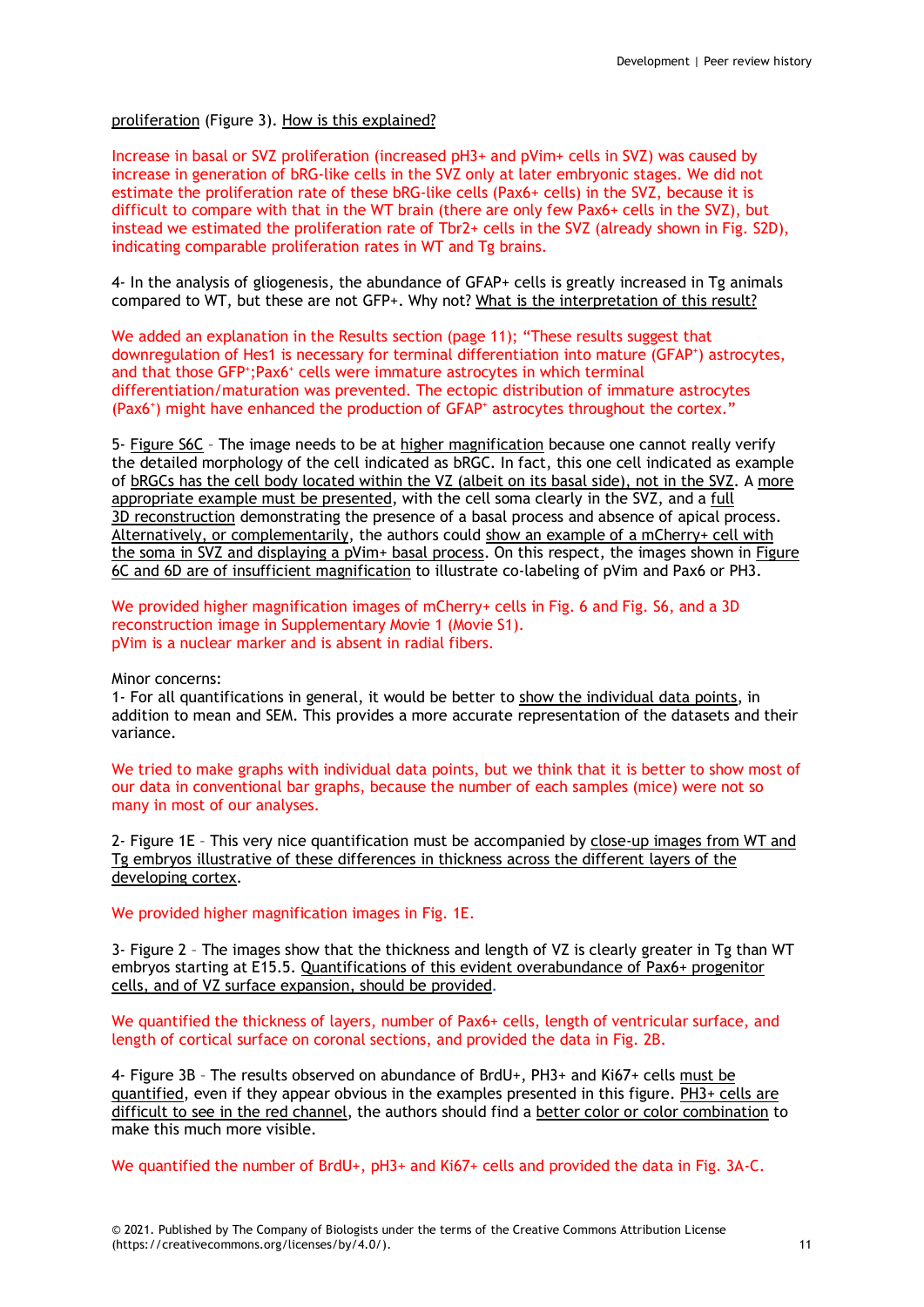# We provided better figures of pH3 staining in grey scale images in Fig. 3B.

5- Figure 6A – It is undefined how the authors identified the borders of SVZ for these quantifications. This should be included in Methods and indicated in the illustrative images. Larger, or higher magnification images, would very much help the reader to appreciate the differences in cell abundance and distribution.

We added the explanation of "borders of the VZ and SVZ" in the Figure legend (Fig. 6); "Borders of the VZ and SVZ were estimated based on the continuity of Pax6<sup>+</sup> cells and were shown by white dashed lines in green channels", and indicated the borders with white dashed lines in images showing Pax6 staining (green channels).

We provided higher magnification views of merged images.

6- Figure 6B – PH3 stains are not really visible in the merged images. For E15.5 this should be presented alone, as is already for E17.5. Co-localization should be demonstrated in higher magnification images, as it is not possible to see in the current images.

We provided separated figures of pH3 staining in grey scale images and provided higher magnification images in Fig. 6B.

7- Figure S2 – it would be much better for the readership if the authors showed high magnifications of the double stains, demonstrating presence or absence of co-localization between BrdU and Pax6 / Tbr2.

We provided better figures of higher magnification in Fig. S2A,B.

8- Figure S3 – the red signal showing Casp3 staining is barely visible. This would much improve by showing the Casp3 stain alone in black-and-white, and next merged with the other channels.

We provided better figures to show Casp3 staining more clearly in grey scale images.

9 Figure S4A – the picture of Tbr1 stain in Tg at E11.5 should be replaced because it appears to have background signal in the VZ, which is not visible in the WT embryo.

We provided a better figure to show Tbr1 expression in the Tg brain.

To Reviewer 3:

Major:

1. Fig. 1E demonstrates markedly decreased thickness of SVZ/IZ/CP of E15.5 Tg mice. Cortical surface area is equally interesting and relevant, and should also be measured at E15.5 (at least), and possibly additional ages (e.g. using data from Fig. 2A).

We quantified the thickness of SVZ/IZ/CP and measured the length of cortical surface and ventricular surface (from dorsal to lateral border on coronal sections) of WT and Tg mice at different developmental stages, and provided the data in Fig. 2B.

2. Fig. 2C (and Fig. S3, E13.5) show "salt-and-pepper" pattern of Hes1 expression in Tg mice; this does not match Nestin expression (which is not divided into radial columns) as seen in AIBS (E13.5) or Genepaint (E14.5) databases. Is Hes1 shut off in some cells by lateral inhibition, despite transgene expression?

Expression of Hes1 and d2EGFP was homogeneous throughout the VZ in most cases, if Dox intake was sufficient. But the transgene expression was sometimes observed in the mosaic pattern when ingestion of Dox water by pregnant mice was insufficient or inconstant.

3. Results state: "the onset of generation of early-born neurons (Tbr1+ layer VI neurons and Ctip2+ layer V neurons) was roughly comparable in Tg and WT mice (Fig. S4A)." But also, importantly, Fig. S4A shows ectopic expression of Tbr1 in VZ of Tg mice. This points to disorganization of the VZ, an important effect that may correlate with salt-and-pepper Hes1; does Tbr1/GFP double IHC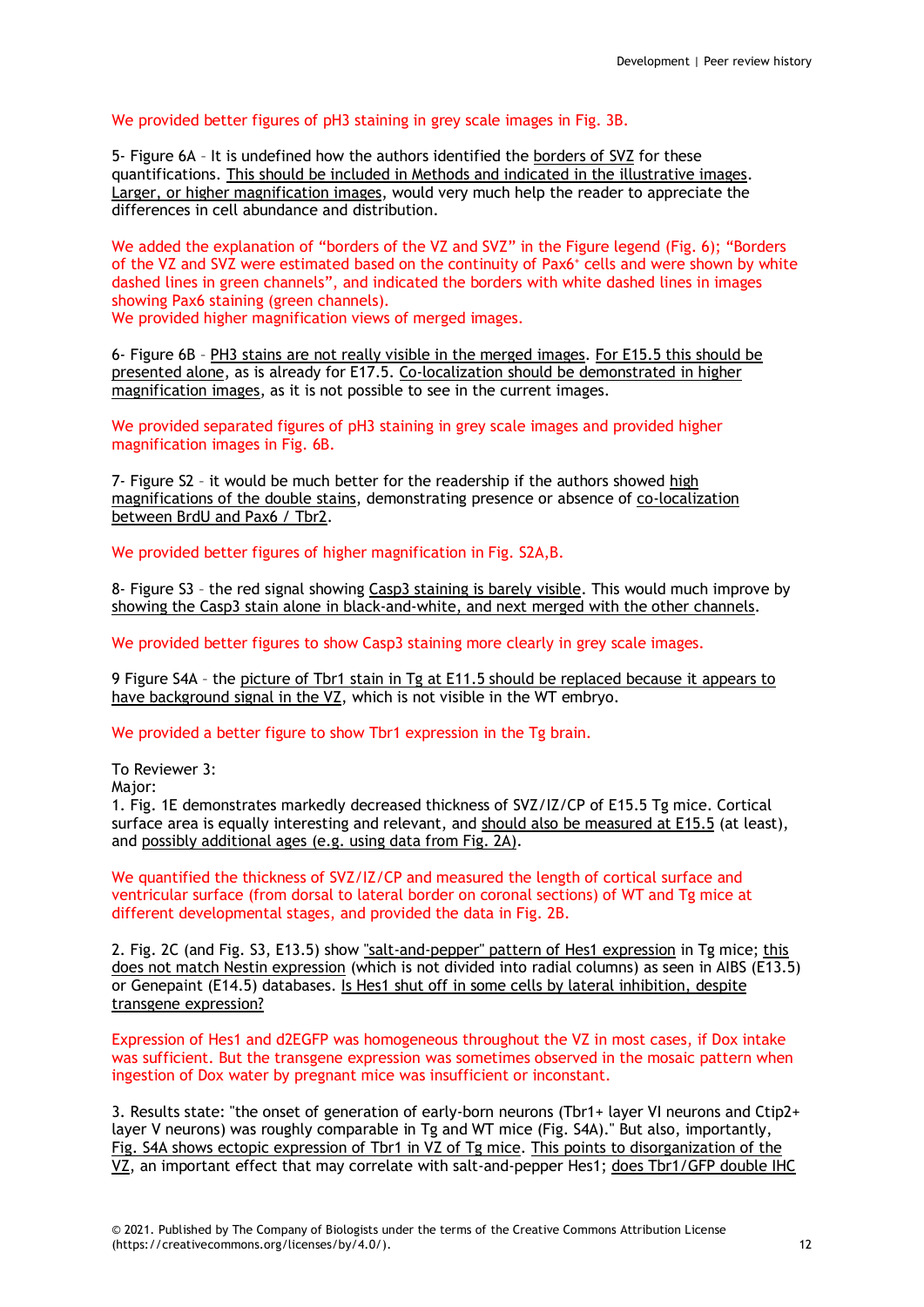# on E11.5 show complementary expression of these two markers in VZ?

Expression patterns of Tbr1 were comparable between the WT and Tg embryos at E11.5. We provided a better figure to show the Tbr1 expression in the Tg brain in Fig. S4A.

4. Results p. 9 has the heading: "Generation of superficial layer neurons was decelerated and prolonged" but this is opposite to the previous sentence that "switching from deep to superficial layer neurogenesis occurred earlier in the Tg cortex compared to that in the WT cortex (Fig. 4C)." This suggests an accelerated switch and should not be described as decelerated.

We use the word "decelerated" to mean that "the speed of UL neurogenesis was reduced". Switching from DL to UL neurogenesis was actually "accelerated", but the speed of production of UL neurons was "decelerated" after the switching. We modified some misleading descriptions in Abstract, Introduction (page 5), and Results (page 9) sections.

5. Concerning the prolongation of UL neurogenesis in E17.5 Tg: the authors assume that it is "(mostly neurons generated at these stages)" but do not test the (very possible) alternative that there is a premature shift at E17.5 to astrocyte genesis, similar to the premature shift to UL neurogenesis, and also exactly as suggested by the very next section. This very important point should be tested by double labeling for BrdU-E17.5/GFAP colocalization on P14 or later. A quantitative study of BrdU+/Cux+ and BrdU+/GFAP+ cells should be done comparing WT and Tg.

We performed BrdU labeling at E17.5 and quantified the proportion of BrdU+;NeuN+/BrdU+ and BrdU+;GFAP+/BrdU cells in the cortex and SVZ. We observed that a majority of cells generated at this stage (E17.5) differentiated into neurons in the Tg cortex and provided the data in Fig. 4H.

6. Results p. 11: The properties of bRG cells are summarized: "bRGCs manifest similar characteristics to those of aRGCs; they are positive for Hes1, Pax6, and Sox2 but negative for Tbr2." In addition, it is very important that what sets bRG cells apart from classic astrocyte precursors (which also contact the basal surface) is that bRGs generate neurons, generally via IPCs (Tbr2+). The authors do not show that the putative bRG cells in Tg mice generate neurons or IPCs. Indeed, the decrease of Neurog2+ cells and Tbr2+ IPCs, and their absence from the IZ, indicate that the cells do not generate neurons. Importantly, neuronal differentiation is driven by Neurog2, which in turn activates Tbr2 expression, and both TFs would be expected in a neurogenic zone. These observations further support the alternative hypothesis, that these supposed bRGs are actually astrocyte precursors.

We considered the lineage tracing of bRG-like cells, but we thought that it is too difficult to label only bRG-like cells and track the fates of their progeny to examine whether neurons or Tbr2+ IPCs are produced from bRG-like cells.

Instead, we performed double-labeling of Pax6 and Neurog2 at E17.5 and found that many of bRGlike cells (Pax6+ cells in the SVZ) were Neurog2+, suggesting that those cells are neurogenic, and provided the data in Fig. 6F.

We speculate that those bRG-like cells directly produce neurons not via Tbr2+ IPCs because Hes1 overexpression constantly suppresses generation of Tbr2+ cells, although the mechanism is unclear.

7. Results p. 11: It is suggested that pVim is "a specific marker of RGCs in the M phase" but pVim is also expressed by IPCs in M-phase (Englund et al., J. Neurosci., 2005). It would be better to say pVim is a marker of M-phase.

Englund et al. showed a selected image of double-positive (Tbr2+;pVim+) cells, but did not describe that all (or a majority of) Tbr2+ IPCs in M-phase express pVim. Some of apical progenitors in the VZ also express both Pax6 and Tbr2, and some of newly-generated Tbr2+ cells (immature IPCs) still retain Pax6 expression.

As you can see in Fig. 6D, pVim is observed in a subset of pH3 cells in the SVZ, whereas most of apically dividing cells (mostly apical RGCs) were double-positive for pVim and pH3. And pVim is mostly overlapped with Pax6 and segregated from Tbr2 in our samples.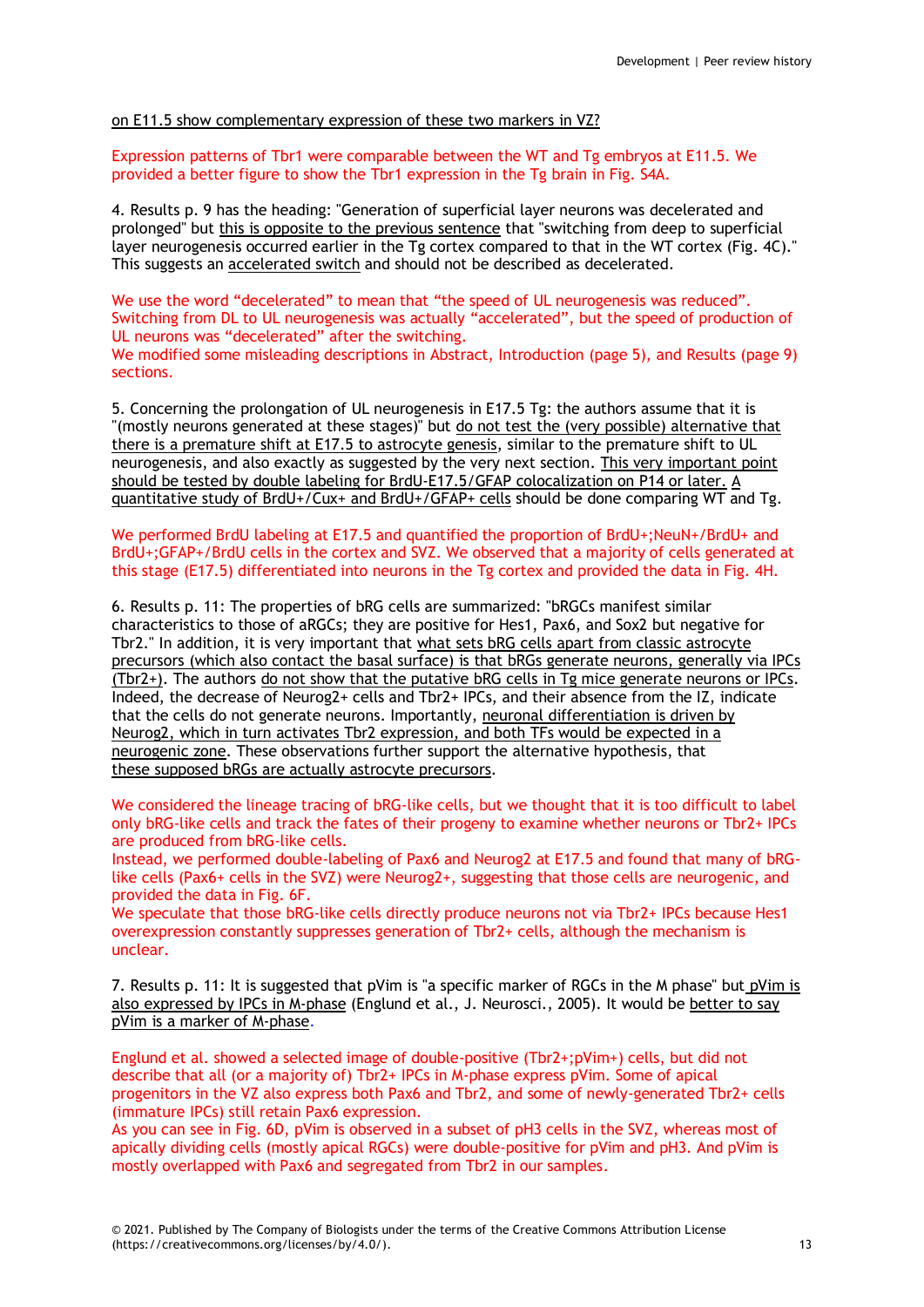We estimated the proportion of pVim+;Pax6+/pVim+ cells and found that over 86% of pVim+ cells in the SVZ were Pax6+.

Therefore, we think that pVim does not similarly label RGCs and Tbr2+ IPCs and that it is more specific to RGCs (aRGCs and bRGCs), although it is expressed in a limited subset of Tbr2+ cells in M-phase.

8. Was the presence of increased NSCs confirmed in the postnatal and adult hippocampus? Perhaps the authors wish to report hippocampal abnormalities in a separate paper, but since it is an obvious question, at least some mention would be appropriate here, if only to indicate confirmation and that details will be reported separately.

We added in the Discussion section (p18) that "Unfortunately, rtTA expression in the hippocampus was very weak and we could not detect GFP expression in the hippocampus in the postnatal Tg brain. Therefore, it was difficult to analyze the effect of Hes1 overexpression on NSCs in the hippocampus including the dentate gyrus".

9. Discussion: The authors refer to "the smooth brain surface of primitive mammals, such as rodents (lissencephalic)." This is an oversimplification. Some rodents, such as capybara, have a gyrencephalic brain; some primates, such as marmoset, are essentially lissencephalic. Even some non-placental mammals are gyrencephalic. There is no evidence of "evolution from lissencephalic to gyrencephalic mammals" and indeed early mammals may have been gyrencephalic. Also, this is not a dichotomy, but there is a continuous variation of gyrencephaly. "Primitive" and "rodents" are not useful here.

We removed those words ("primitive" and "rodents") and changed the sentences; "In certain mammalian species such as dogs, sheep, and primates, the brain surface is convoluted (gyrencephalic), in contrast to the smooth brain surface of lissencephalic mammals such as mice, and it has been thought that mammals have developed gyrencephalic brain during mammalian evolution."

10. Is ventricle size still increased on P31 in Tg mice, as suggested by Fig. 7?

Yes, ventricle size is always larger in the postnatal and adult Tg brain compared to the WT brain.

11. Discussion should address the question: How do we understand how both Hes1 KO and Hes1 overexpression cause premature genesis of neurons, especially upper layers? Would the authors care to speculate on what is downstream of Hes1 in the relation between cell birthday and DL, UL, and astrocyte fates?

Premature neurogenesis occurred from the onset of neurogenesis in Hes1 KO mice, but the transition timing from UL to DL neurogenesis and that from neurogenesis to gliogenesis were not elaborately examined. In contrast, premature onset of neurogenesis was not observed and only the sift of transition timing was observed in the Hes1-overexpressing Tg mice. We speculated the involvement of Hmga1/2 genes that were found to be downregulated in the Hes5-overexpressing Tg mice (Bansod et al., 2017) and examined their expression levels, but we found that only Hmga1 was downregulated, whereas Hmga2 was slightly upregulated in the Tg brain at E15.5. Therefore, we could not conclude that Hmga genes were responsible to the sift of transition timing in the Hes1-overexpressing Tg mice.

Minor:

1. Introduction: neural tube is not a 'monolayer" but is pseudostratified

We understand that "pseudostratified" means a monolayer that looks like "stratified". We revised the description from "monolayer cells" to "monolayer (pseudostratified) cells"

2. Introduction: states that "generation of later-born neurons (superficial layer neurons) was decelerated and prolonged" but results show accelerated shift to genesis of UL neurons (Fig. 4C); the statement should be changed to be clearer about this effect.

We use the word "decelerated" to mean that "the speed of UL neurogenesis was reduced".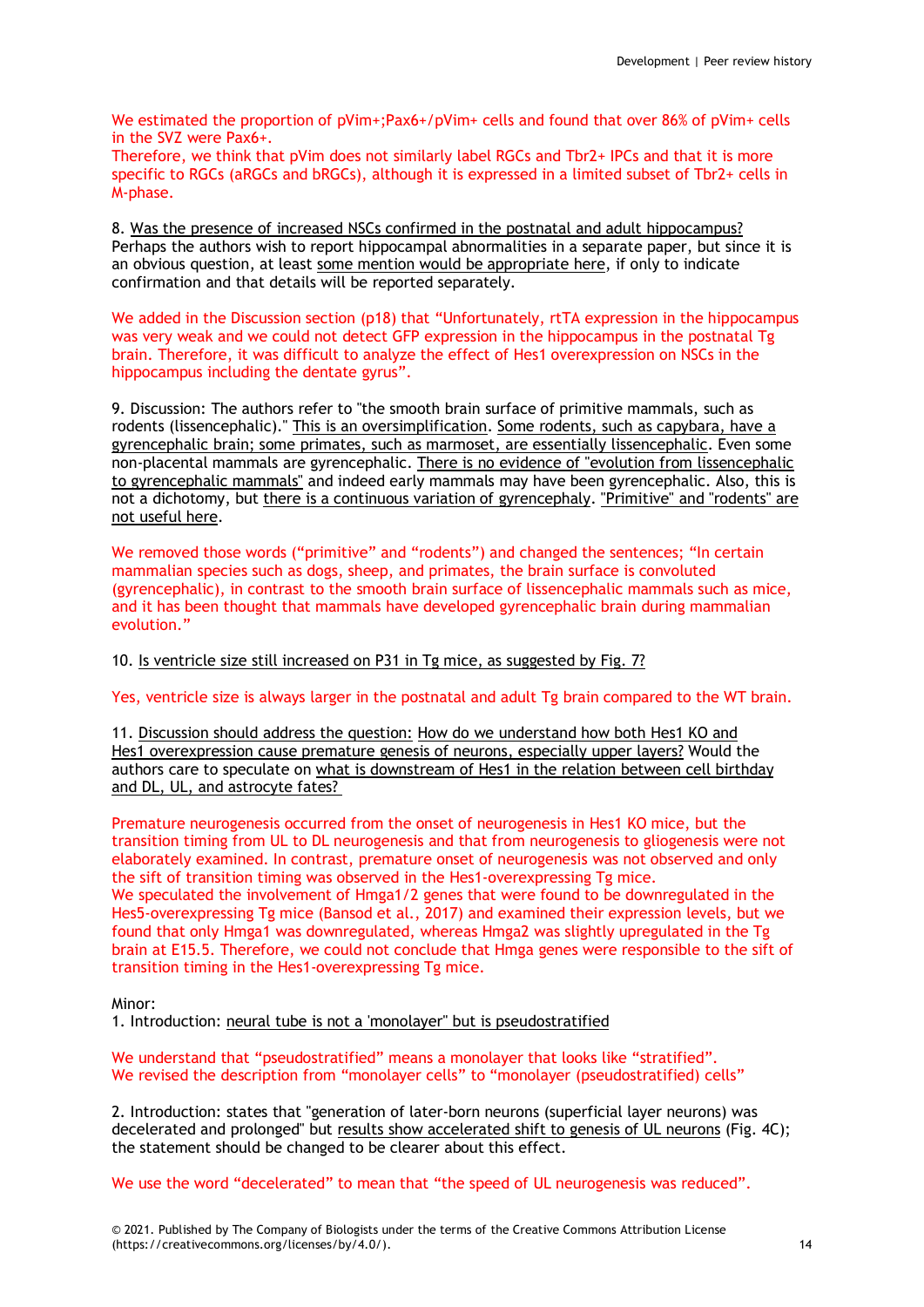Transition from DL to UL neurogenesis prematurely occurred, but the speed of production of UL neurons was "decelerated" after the transition.

We modified some misleading descriptions in Abstract, Introduction (page 5), and Results (page 9) sections.

We remove "decelerated" from Abstract and revised the description in Introduction; "later-born neurons (superficial layer neurons) were slowly produced and neurogenesis was prolonged".

3. Results p. 7: phrase " Tbr2, a marker of IPCs in the SVZ" should be changed; Tbr2+ IPCs are located in both VZ and SVZ, as shown in many papers (e.g., Englund et al., J. Neurosci., 2005; Kowalczyk et al., Cerebral Cortex, 2009).

We changed the phrase to "Tbr2, a marker of IPCs most of which are located in the SVZ".

4. Fig. 4I: spelling error in figure "astorocytes."

We revised "astorocytes" to "astrocytes".

Second decision letter

MS ID#: DEVELOP/2020/189191

MS TITLE: Hes1 overexpression leads to expansion of embryonic neural stem cell pool and stem cell reservoir in the postnatal brain

AUTHORS: Toshiyuki Ohtsuka and Ryoichiro Kageyama

My apologies for the very long time it has taken us to receive the report of one of the referees who reviewed the earlier version of your manuscript. I have now receive the report and I have reached a decision. The report is appended below and you can access them online: please go to BenchPress and click on the 'Manuscripts with Decisions' queue in the Author Area.

The reviewer's evaluation is positive and we would like to publish a revised manuscript in Development, provided that you satisfactorily address the remaining suggestions and comments of the referee. Please attend to these two comments in your revised manuscript and detail them in your point-by-point response. If you do not agree with their criticisms or suggestions explain clearly why this is so.

We are aware that you may currently be unable to access the lab to undertake experimental revisions. If it would be helpful, we encourage you to contact us to discuss your revision in greater detail. Please send us a point-by-point response indicating where you are able to address concerns raised (either experimentally or by changes to the text) and where you will not be able to do so within the normal timeframe of a revision. We will then provide further guidance. Please also note that we are happy to extend revision timeframes as necessary.

# Reviewer 2

## *Advance summary and potential significance to field*

This manuscript studies what are the consequences on cerebral cortex development of sustaining high Hes1 expression levels, here achieved by using an inducible transgenic mouse line. The authors report that the size of the telencephalon is smaller in transgenic postnatal animals, and then investigate the underlying developmental causes. They find that neuron production is reduced and the cortical plate is thinner, while the VZ is thicker and the abundance of Pax6+ RGCs is increased, a phenotype sustained from mid-corticogensis to the neonate. They find that this correlates with decreased levels of the proneural transcription factor Neurogenin 2. In-depth analysis of this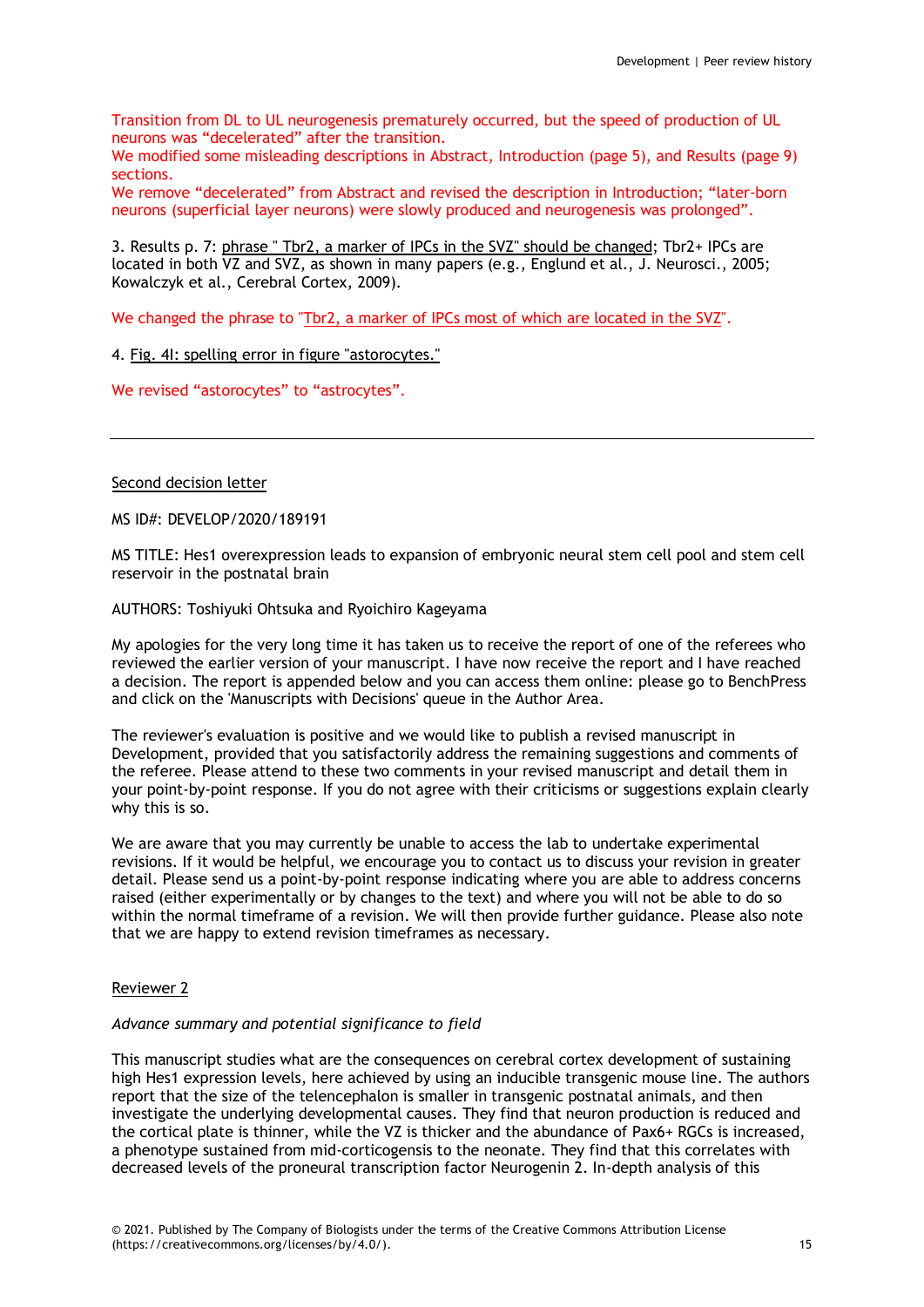phenotype reveals a reduced proliferation of VZ progenitors linked to reduced levels of the cell cycle protein Ccnd1.

Analysis of neuronal fate in postnatal animals reveals that early neurogenesis (at E13.5) is normal, but later neurogenesis is significantly delayed, going on well into birth, while gliogenesis is anticipated in transgenic animals, in a cell non-autonomous manner. The authors also report that in Tg embryos Tbr2+ IPCs are decreased while proliferation in the SVZ is increased (contrary to the VZ), essentially due to increased abundance and proliferation of Pax6+ basal Radial Glia Cells in these embryos.

Finally, the authors perform BrdU labeling analyses in the adult brain of Tg animals which provide evidence that the pool of adult neural stem cells is expanded in Tg brains, and adult neurogenesis is enhanced by attenuation of Hes1.

The study is nicely planned and performed, analyses are appropriate for the goals aimed at, and the conclusions are in general well supported by the results, so I am overall supportive of this study.

# *Comments for the author*

The authors have more or less satisfactorily responded to most of my comments (many of the high magnifications requested are still not of sufficient enlargement to confirm co-localization), but two others remain completely unresolved:

Major point 5 – No high magnification is provided for co-labeling of pVim and Pax6 or PH3, which remains necessary to demonstrate this point in Figure 6C and 6D.

Minor concern 1 – Individual data points must be displayed in all quantitative analyses of the study. The authors acknowledge that the number of data points were not so many in their analyses, and argue that this is the reason for not showing them individually. But, precisely, this makes my point even more relevant. Plots should be the combination of bar histograms with individual data points, as is now customary in most serious journals.

## **Second revision**

Author response to reviewers' comments

MS ID#: DEVELOP/2020/189191

MS TITLE: Hes1 overexpression leads to expansion of neural stem cell reservoir and enhanced neurogenesis in the postnatal brain AUTHORS: Toshiyuki Ohtsuka and Ryoichiro Kageyama

We would like to thank the reviewers for their scrupulous review. According to the reviewer's suggestions, we added modifications in the figures and manuscript.

To Reviewer 2:

The authors have more or less satisfactorily responded to most of my comments (many of the high magnifications requested are still not of sufficient enlargement to confirm co-localization), but two others remain completely unresolved:

Major point 5 – No high magnification is provided for co-labeling of pVim and Pax6 or PH3, which remains necessary to demonstrate this point in Figure 6C and 6D.

We added higher magnification images of separated channels (green/red/merged) to more clearly demonstrate the co-labeling of pVim and Pax6 or pH3 in Fig. 6C and D.

Minor concern 1 – Individual data points must be displayed in all quantitative analyses of the study. The authors acknowledge that the number of data points were not so many in their analyses, and argue that this is the reason for not showing them individually. But, precisely, this